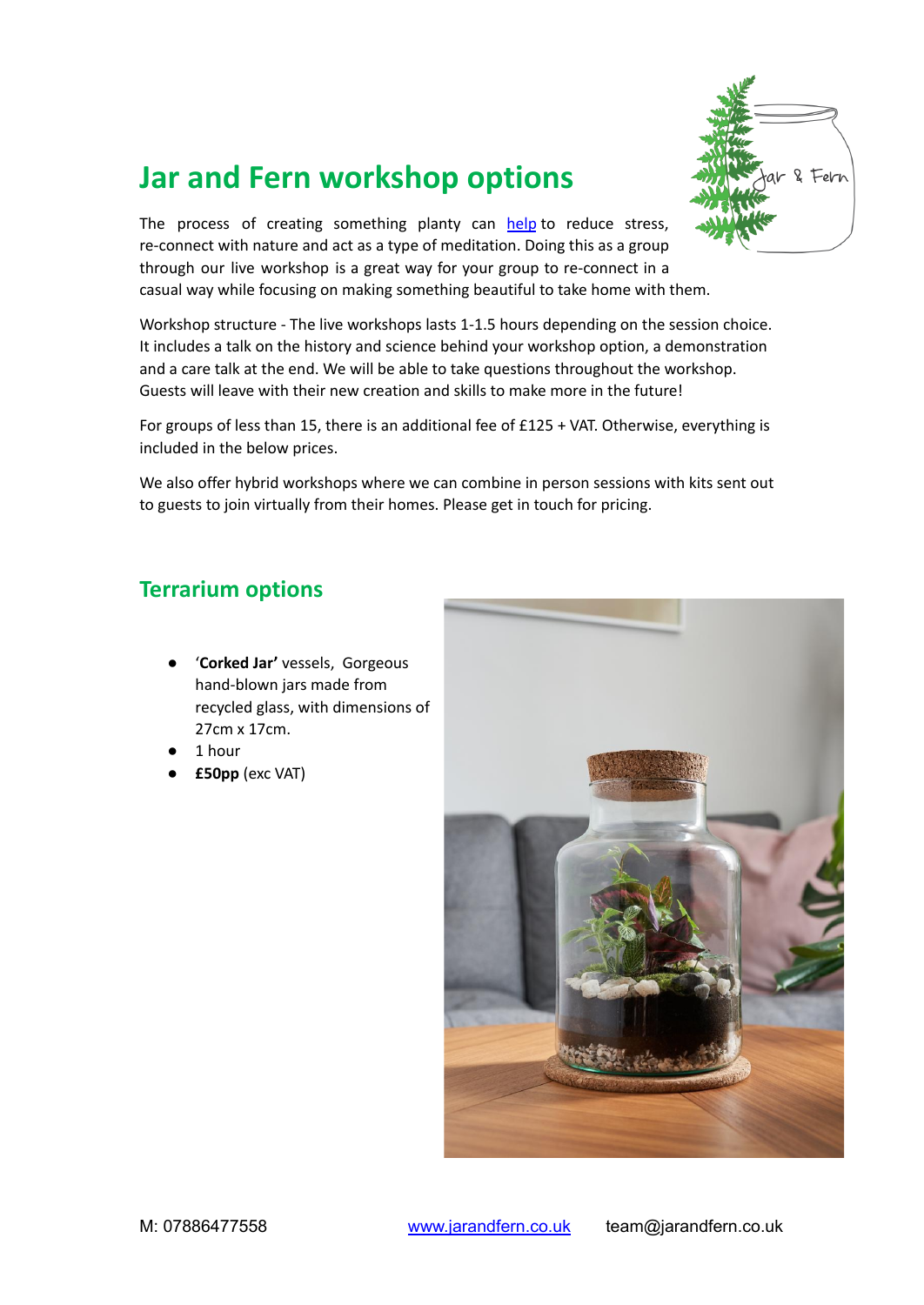- 'Bottle' vessel. A smaller, 'Bottle' style jar made from recycled glass with a cork lid. Dimensions of 20cm x 10cm.
- 1 hour
- **£45pp** (exc VAT)





● **Demijohn Terrarium** vessel, large bottles used for wine and cider making, dimensions 34 x 17cm.

- $\bullet$  1.5 hours
- **£60pp** (exc VAT)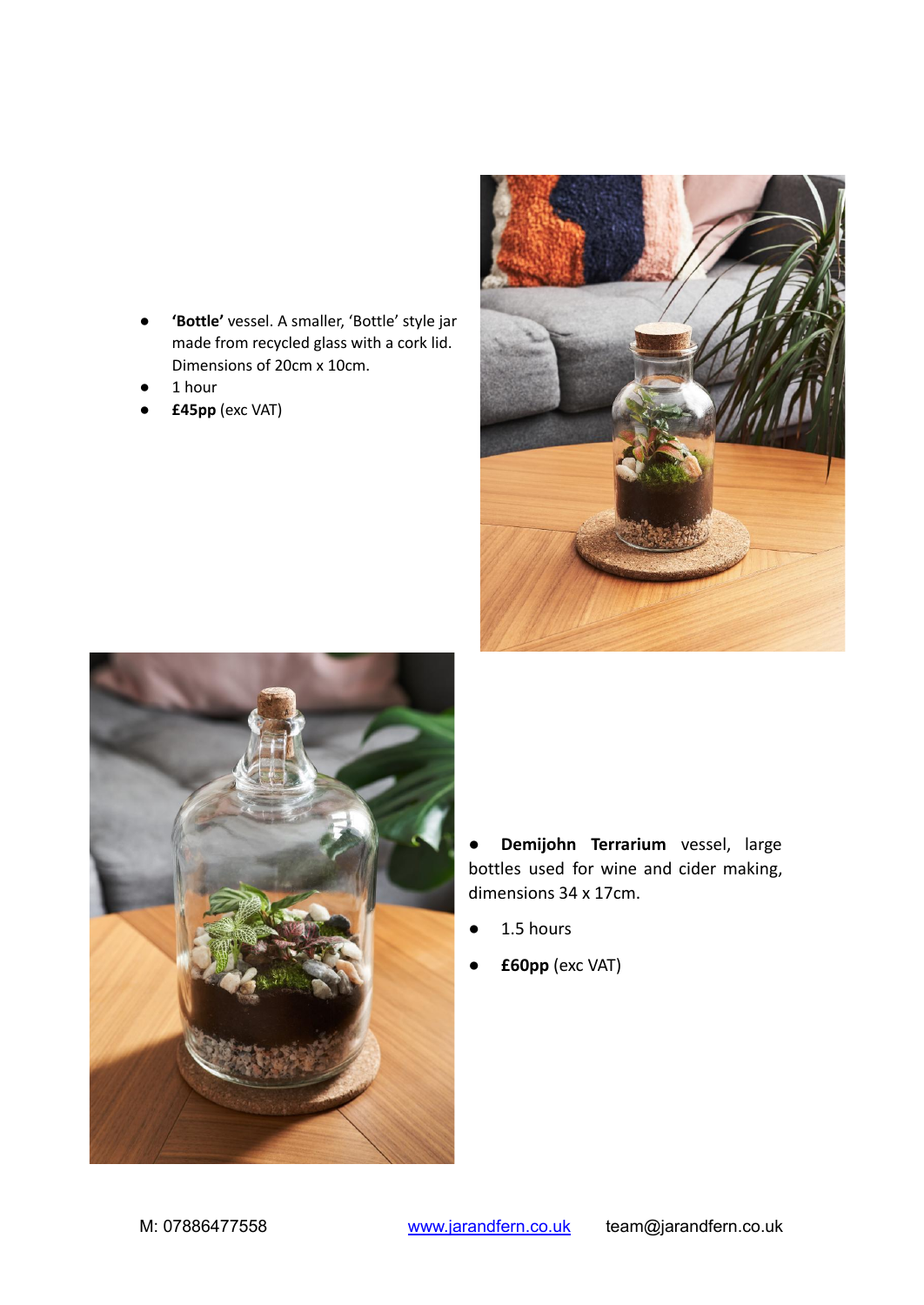### **Kokedama workshop**

- 'Kokedama' translates from the Japanese words for moss ('koke') and ball ('dama') it is the art of freeing a plant from it's container and planting it in a moss covered soil/clay ball. Kit includes equipment for **2 Kokedama** – great for getting kids to join!
- 1 hour
- **£40pp** (exc VAT)





## **Hand tied bouquet workshop**

- Make your own hand tied bouquet . Learn the art of spiralling, flower preparation and care and wrapping your seasonal bouquet. Guests will get a mixture of seasonal flowers and foliage with a focus on British grown.

1 hour

**£50pp** (exc. VAT).